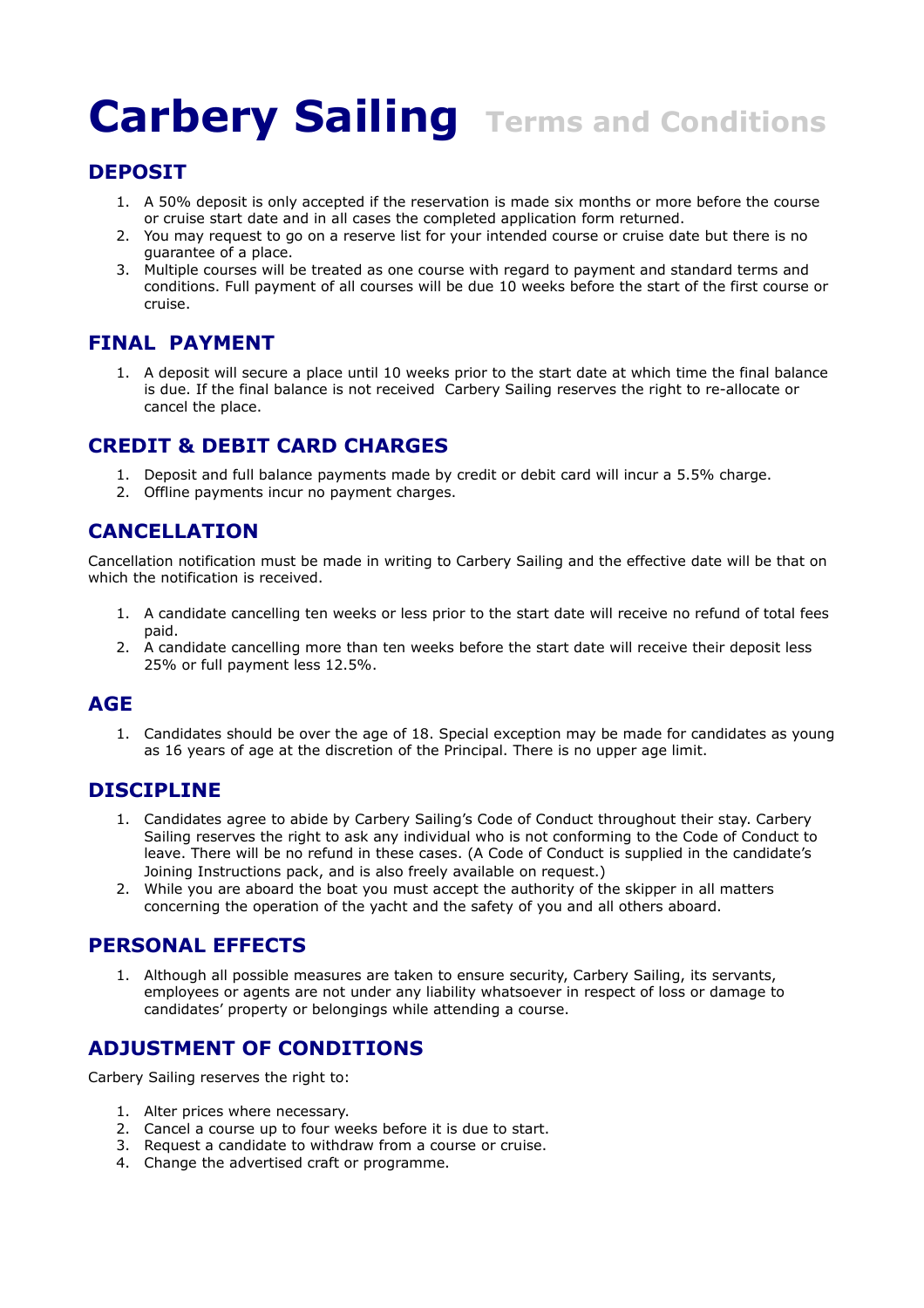#### **EXCLUSIONS**

- 1. All prices include food & accommodation whilst on board the boat as stated, (accommodation & food whilst undertaking the shore based theory courses are at the candidates expense), instruction, hire of boats, equipment, certificates and exam fees.
- 2. Insurance is not included in course fees.

#### **INSURANCE**

1. We strongly recommend that all candidates obtain independent insurance. A broker who will be able to advise you on different levels of medical, cancellation and curtailment insurance. You should ensure that you have cover in the event of injury or illness prior to, or during your course as normal Terms and Conditions will apply.

#### **FORCE MAJEURE**

- 1. While our boats carry a comprehensive selection of spares to cover foreseeable events, the nature of the training and the area of operations mean that, from time to time, we may be unable to rectify breakdowns or defects within a scheduled course. In such an event Carbery Sailing will act with all expediency and do all that is reasonable within its power to rectify the situation to enable the aims of the course to be met. If, in the sole judgement of Carbery Sailing, the aims of the course have not been met, it will decide on compensation, if any, to be awarded to students.
- 2. Carbery Sailing cannot be responsible for matters outside its control. These include, but not by way of limitation, outbreak of hostilities, civil commotion, riot, storm, severe weather, earthquake or any act of God effecting the conduct of the course. In this event, Carbery Sailing will endeavour to minimise the effects but will not be liable to refund any fees or pay any compensation.

#### **COMPLAINT**

1. If you are dissatisfied with the delivery of the training you should inform the skipper or course manager who will endeavour to rectify the situation. If you remain dissatisfied you should write to the Principal of Carbery Sailing in Ahakista within two weeks of the end of the course. Failure to adhere to this procedure will affect any compensation Carbery Sailing at its sole discretion may choose to award. If for whatever reason a student decides to quit the course at whatever stage, Carbery Sailing will not be liable to pay any compensation or refund any portion of the course fees. A student who for reasons of gross misconduct is dismissed from the course will not be compensated for any portion of the course fee nor will any costs incurred in travel or accommodation be the responsibility of Carbery Sailing.

#### **PHOTOGRAPHS AND VIDEO**

1. Photographs taken at Carbery Sailing may appear in our brochures and marketing materials and for PR purposes. If customers do not wish to be photographed this should be raised with the course instructor.

#### **CONTRACT**

1. This document together with Carbery Sailing's Training Information provided to you by Carbery Sailing forms a contract between you and Carbery Sailing. Any litigation referring to the contract will be dealt with according to Irish Law in an Irish court.

**Note:** The course need not be arduous but an average state of fitness is required. The nature of training and the area of operation can mean that medical and emergency care may not be available at short notice. It is therefore of paramount importance that the skipper / course manager is aware of any medical or physical condition that could have a bearing on your ability to carry out the course. It is a condition of Carbery Sailing's acceptance of you as a student on the course that you inform Carbery Sailing if any of the following conditions apply to you. Failure to disclose this information will be regarded as a breach of contract and may result in termination of the training without refund of course fees.

- Any current or previous medical condition which may re-occur (or period of medication) which is likely to prevent you from fully participating in the course.
- Any incidence of diabetes, epilepsy, multiple sclerosis or depression.
- Any incidence of alcohol dependency, past or present.
- Any incidence of drug or substance abuse, past or present.
- Any period of mental or emotional instability including any breakdown which required psychiatric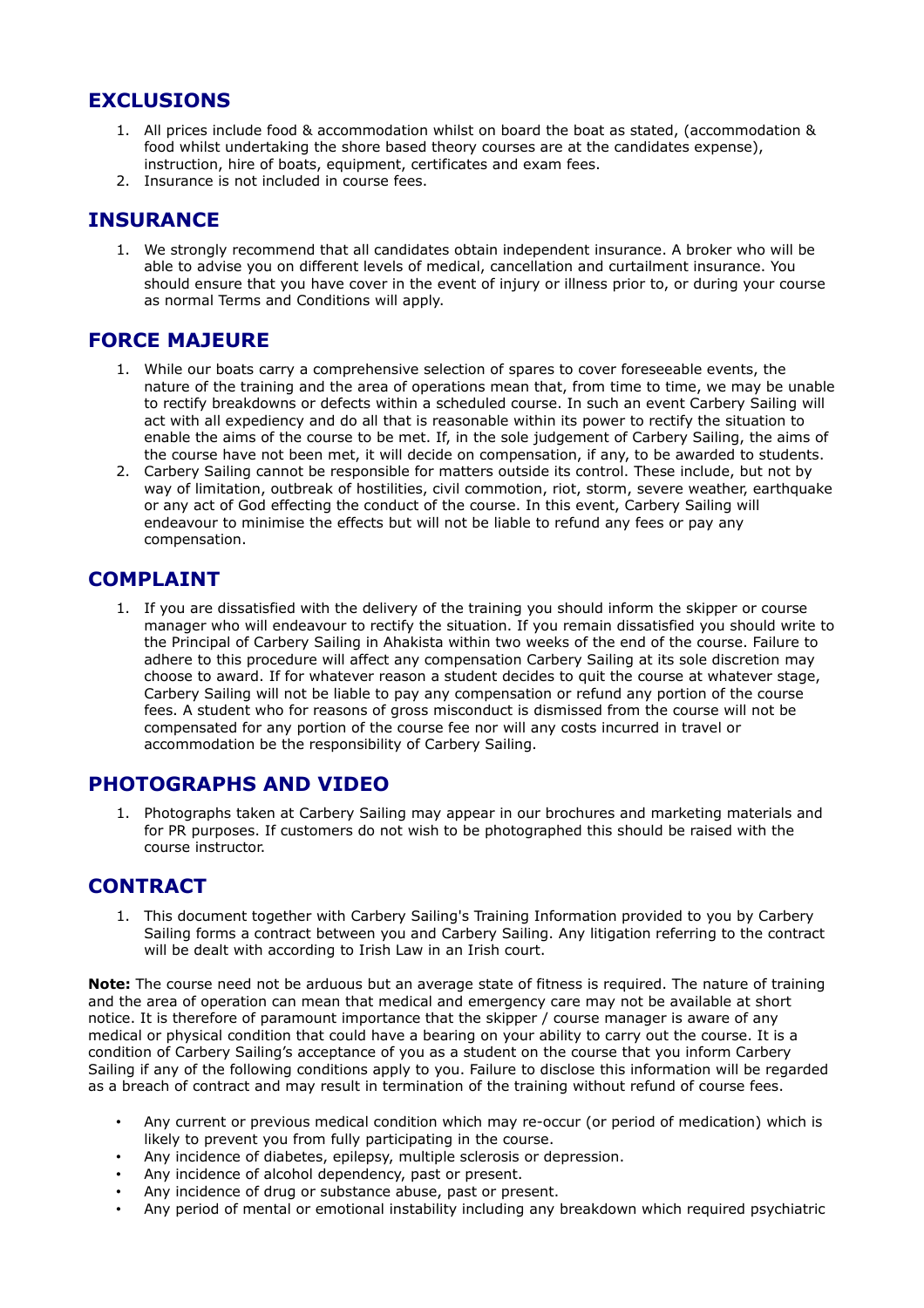treatment.

- Any major incident, ashore or afloat, whose trauma may have an effect on your suitability to undertake extended periods afloat on a small yacht.
- The disclosure of the information above will not automatically cause Carbery Sailing to reject your application but may require you to authorise access to your General Practitioner for a medical report. All information provided will be dealt with in strict confidence.
- Carbery Sailing cannot accept any responsibility for students to meet the required medical standards for MCA Commercial Endorsement. It is strongly recommended that students wishing to work commercially, verify their medical suitability for commercial employment with an approved medical practitioner prior to training.
- Candidates attending career training must have a sound working knowledge of written and spoken English.
- Carbery Sailing reserves the right to terminate the contract of any candidate who does not have a sufficient level of English to undertake training and instruction safely, and without detriment to other participants' learning experience.

#### **By submitting the enclosed forms, you are consenting to be bound by the above terms and conditions.**